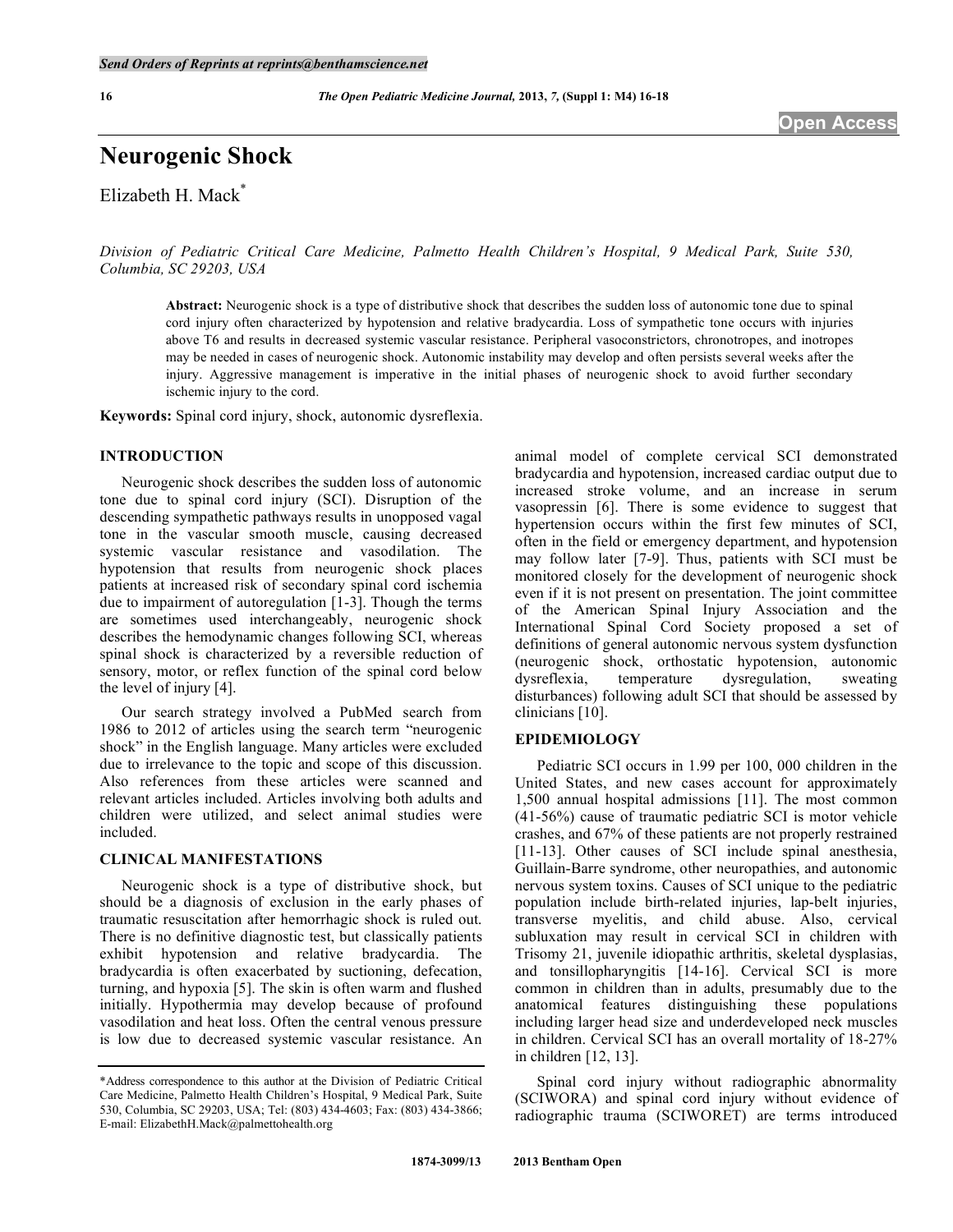before imaging modalities were sophisticated enough to reveal evidence of trauma that we now are able to see using magnetic resonance imaging (MRI). SCIWORET is a term more commonly used in adult trauma because of pre-existing conditions such as spinal stenosis and disc herniation. A 2001 article reported that SCIWORA occurs in 38% of children with cervical SCI, and is common in sporting injuries and in victims of child abuse [12]. This incidence is likely decreasing as MRI technology advances.

 The loss of sympathetic tone, and thus neurogenic shock, is most common when the level of the injury is above T6 [8]. Moreover, neurogenic shock may occur anytime after the onset of injury or illness, ranging from the time of presentation to several weeks after presentation. No human studies document the hemodynamic changes occurring after acute SCI in children, and the incidence of neurogenic shock in children with SCI is unknown. However, reports indicate anywhere from 50-90% of adults with cervical SCI require fluid resuscitation and vasoactive infusions to achieve the adult parameters recommended (MAP >85-90 mm Hg for 7 days) by the Congress of Neurological Surgeons' guidelines for management of SCI [5, 8, 17-20]. Adults with higher SCI (C1-C5) may be more likely to require cardiovascular interventions, such as vasoactive agents or cardiac pacing, than lower  $(C6-C7)$  SCI [21].

## **MANAGEMENT**

 Decreased systemic vascular resistance results in a relative hypovolemia due to increased venous capacity, and isotonic fluid administration is often necessary. However, hypotension due to neurogenic shock is often refractory to fluid resuscitation. Nevertheless, hypotension in a trauma patient cannot be assumed to be due to neurogenic shock initially, and could be a sign of hemorrhagic shock. Thus, trauma victims with hypotension should be treated initially with crystalloid (0.9% sodium chloride, ringer's lactate) or colloid (albumin, blood products) fluids and evaluated for any ongoing blood loss. Patients should be adequately resuscitated from a hemodynamic perspective before undergoing operative spinal cord decompression.

 Hypotension must be treated immediately in order to avoid secondary ischemic SCI. Cervical SCI is often seen in patients who also have traumatic brain injury and hypotension cannot be tolerated in the setting of traumatic brain injury either. Mannitol should be avoided if shock is present in patients with suspected traumatic brain and spinal cord injury, as hypertonic saline is now recommended as first-line osmotherapy agent in pediatric severe traumatic brain injury [22].

 If hypotensive patients have normal chronotropy and inotropy, then an  $\alpha_1$  agonist acting as a peripheral vasoconstrictor such as phenylephrine is indicated. Norepinephrine may also be considered, as it has  $\alpha_1$  and  $\beta_1$ agonistic activity [23]. Epinephrine and vasopressin infusions may be used in refractory cases of hypotension [23]. The evidence for the elevated MAP goal (MAP >85-90) mm Hg for 7 days) in adults published by the Congress of Neurological Surgeons is weak [24]. Of course, the definition of hypotension in children (systolic blood pressure

<70 mm Hg plus twice the age in years) is appropriate to consider when preventing and treating shock in general in children, but in the case of SCI the blood pressure should probably be maintained higher than the minimum acceptable blood pressure; the blood pressure goals in pediatric patients with SCI are unknown [20].

 If bradycardia is present, patients may respond to atropine, glycopyrrolate, or vasoactive infusions with chronotropic, vasoconstrictor, and inotropic properties such as dopamine or norepinephrine. Also, isoproterenol may be considered if a strictly chronotropic agent is needed.

 Phenylephrine can potentially cause reflex bradycardia, as there is no  $\beta$  agonist activity, and should be used with caution in patients with bradycardia as part of their neurogenic shock presentation. In rare cases, cardiac pacing has been successful however since the cause of the bradycardia is neurochemical rather than electrophysiological, it may be more prudent to use pharmacological treatments. If patients demonstrate particular sensitivity to suctioning or positioning, one may consider giving atropine or glycopyrrolate prior to manipulation. Methylxanthines (theophylline, aminophylline) and propantheline have also been used for refractory bradycardia [25-29]. Sinus bradycardia is most common in patients with severe cervical SCI, but patients may develop other dysrhythmias, including AV block, atrial fibrillation, or even cardiac arrest [5].

## **PROGNOSIS**

 Patients with cervical SCI are more likely to develop neurogenic shock [5, 8, 19, 30]. In fact, patients with thoracolumbar SCI do not commonly develop neurogenic shock [5]. Likewise, complete injuries and higher grade injuries according to the American Spinal Injury Association grade often lead to more severe neurogenic shock [5, 19, 24, 30-32]. Presence of neurogenic shock has been shown to lead to delays in operative management, which may potentially worsen outcome as well [30]. Though it is recommended to avoid and aggressively treat hypotension, it is unknown whether hypotension worsens outcome [33].

 Neurogenic shock can persist for 1-6 weeks after the injury [3, 5, 24]. Autonomic dysreflexia, low resting blood pressure, and orthostatic hypotension are not uncommon during the chronic phase, often after neurogenic shock has resolved [1, 2, 34, 35]. Autonomic instability is often manifested by episodic hypertension, flushing, diaphoresis, and tachycardia.

 In conclusion, spinal cord injury regardless of mechanism may result in neurogenic shock characterized by sudden loss of autonomic tone resulting in hypotension and relative bradycardia. Higher lesions are associated with more severe deficits. Peripheral vasoconstrictors, chronotropes, and inotropes may be needed in cases of neurogenic shock. The hypotension that results from loss of autonomic tone can precipitate further secondary ischemic injury to the spinal cord, and should be managed aggressively. Dysautonomia may develop and often persists several weeks after the injury. Any patient presenting with the possibility of SCI should have their spine immobilized as soon as is practical to prevent any further injury to or compression on the spinal cord.